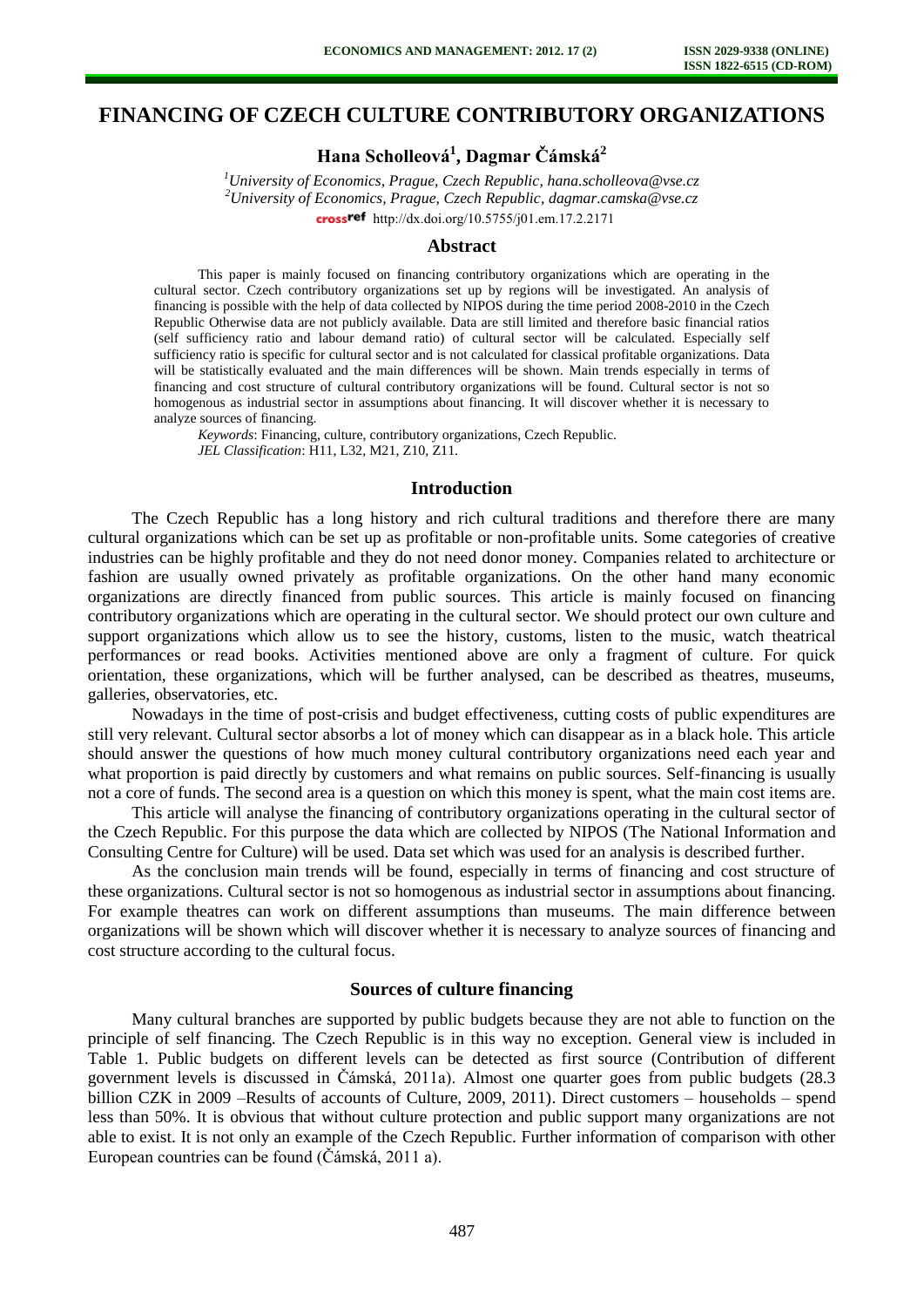| <b>Sources of</b> | Central    | Local      | <b>Expenditures</b> | Non-finance and | <b>NGOs</b> | Other |
|-------------------|------------|------------|---------------------|-----------------|-------------|-------|
| finance           | government | government | of household        | finance firms   |             | world |
| $\%$              |            |            | 42.7                |                 |             | 0.2   |

**Table 1.** Sources of finance in the CR in 2009 (Results of accounts of Culture, 2009, 2011)

Research literature does not deal often with the topic culture and its financing. It is possible to detect papers connected with sociology, politics, law, history or religion. Our view of interest is connected mostly with economic theory or business economics. We can find some papers in this field but their authors do not prefer general view on culture. Frey (1994) focuses on museums, their behaviour and economics. Frey and Meier (2003) describe cost structure of museums. Museums can be typically characterized by high fixed costs and low variable costs. In our point of view based on preliminary research this cost structure is typical for most culture contributory organizations in the Czech Republic. Building, collection, staff and insurance are according Frey and Meier (2003) the major cost items. Economic of museums is also studied by Pearce (1991) and Johnson and Thomas (1998). Economic of theatres in the Czech Republic is studied by Römerová but unfortunately conclusions have not been published yet.

A question of economics of cultural organizations should be completed with view of effectiveness, efficiency or measurability of art. Sociologic papers reject only economic opinions based on efficiency of art or culture. But cultural sector should not only absorb a lot of money which can disappear as in a black hole. With the help of public money the culture should be protected and supported, organizations should provide services for public – exhibitions, performances etc. Ideas how to measure art were published in article (Scholleová, Römerová, 2011). First discussion in the Czech Republic of the topic efficiency of cultural organization can be found in (Čámská, 2011b).

#### **Data set**

Data reflecting Czech cultural sector are collected by NIPOS (The National Information and Consulting Centre for Culture). When someone would like to analyze cultural organizations the situation is not easy because the range of data is not as wide as we have used when we analyse industrial units or profitable organizations in general. Thanks to the cooperation with NIPOS we are able to analyze at least basic financial data of cultural contributory organizations. Our data set consists of cultural contributory organizations set up by regions of the Czech Republic. There are 136 analysed organizations which represent museums, galleries, theatres etc. frequency distribution is shown in Table 2. Two organizations were excluded at the beginning of analysis because one organization was moved what could change cost structure and the second organizations was divided into 3 separated units. Organizations were divided into 6 categories – museum, gallery, theatre, library, observatory and others as Table 2 represents. Although museums and galleries together belong to the paragraph 3315 of public budget we marked them differently because these two types of organizations are represented the most in the sample. On the other hand some organizations are very rare and we set up the category others (information service, archaeological centre etc.) Our data set covers the time period 2008-2010 which means the crisis period (2009) and also years before and after. This length of time period should exclude any deviations from the common situation.

|             | <b>Frequency</b> |       |       | <b>Percent   Valid Percent   Cumulative Percent</b> |
|-------------|------------------|-------|-------|-----------------------------------------------------|
| Museum      | 68               | 50.0  | 50.0  | 50.0                                                |
| Gallery     | 23               | 16.9  | 16.9  | 66.9                                                |
| Theatre     | 14               | 10.3  | 10.3  | 77.2                                                |
| Library     | 13               | 9.6   | 9.6   | 86.8                                                |
| Observatory |                  | 6.6   | 6.6   | 93.4                                                |
| Others      |                  | 6.6   | 6.6   | 100.0                                               |
| Total       | 136              | 100.0 | 100.0 |                                                     |

**Table 2.** Frequency of contributory organizations in the sample

# **Methods**

Data set including 136 organizations will be analysed with the use of the statistical program SPSS. First methods of descriptive statistics will be used. Secondly we will work with the tool regression.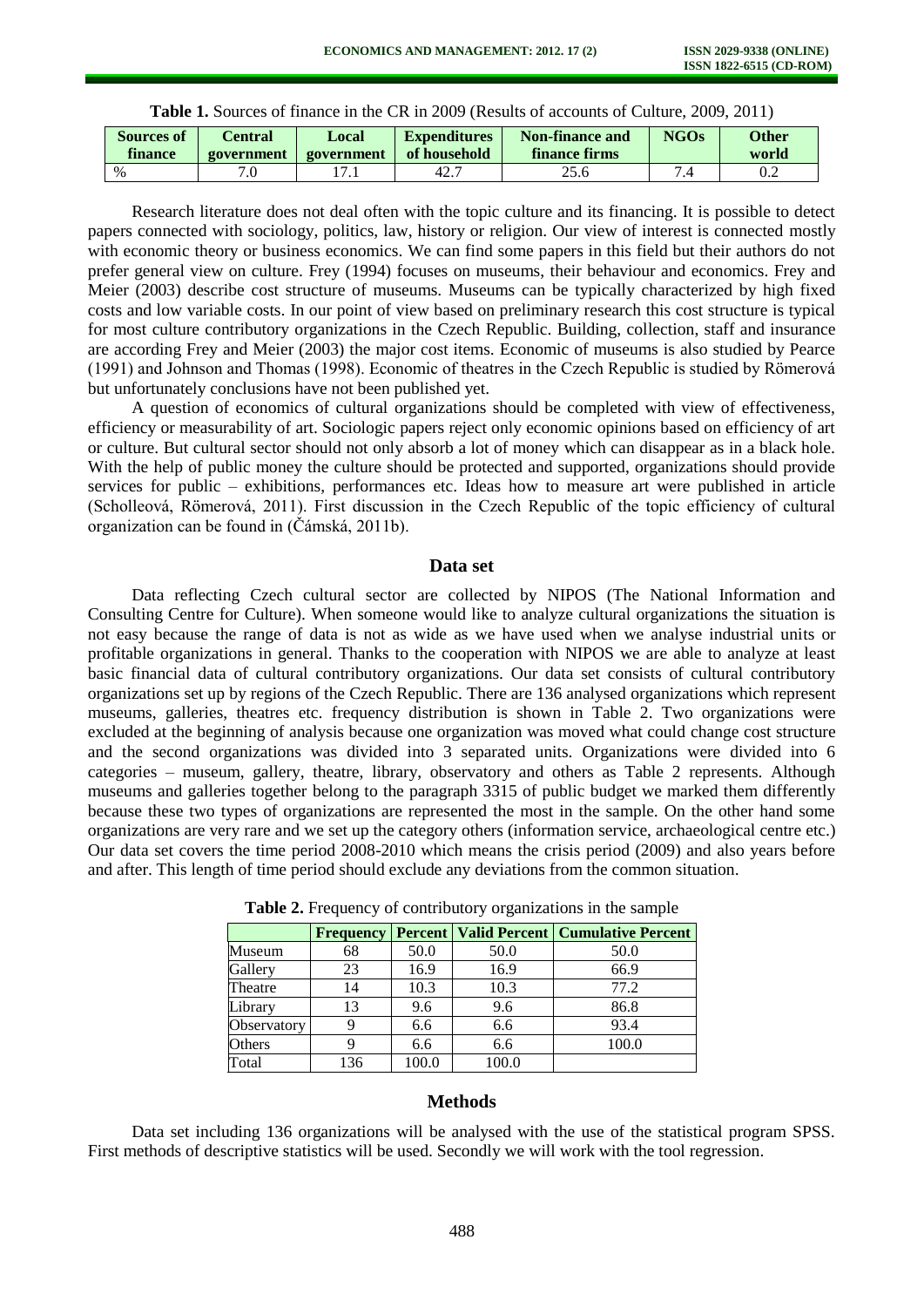Financial analysis of Czech cultural contributory organizations will be calculated. It will not be financial analysis with wide range ratios as we are used in the case of industrial organizations. In our research we are limited by data which are collected. For each unit its name, region, wage costs, total costs and revenues from ordinary activities are available. As financial ratios self-sufficiency ratio and labour demand ratio will be calculated. Values of these ratios will be compared in the sample of 136 organizations. Data are available for the time period 2008-2010. It allows comparison in place as well as in time.

Second used method will be the regression. Our aim is to predict self-sufficiency of cultural contributory organizations and show if there is any difference among organizations due to their cultural focus.

# **Discussion**

As we have mentioned in the chapter dedicated to methods first methods of descriptive statistics will be used. 3 quantitative variables – labour costs, total costs and revenues from ordinary activities are analysed. 136 units can differ in size and time series may not be stable because of economic crisis. These questions should be answered before further analysis.

Main descriptive statistics of labour costs, total costs and revenues from ordinary activities in years 2008-2010 are displayed in Table 3, 4 and 5. Numbers are written in thousands of CZK. All variables have risen during the time period. Noticeable increase can be detected during the years 2008 and 2009. Growth 2009-2010 is barely noticeable. The first influence is high inflation of 2008 and impact of economic crisis which decreased expenditures in general. Multi-source of financing of cultural organizations is not stable and without risk because during the crisis all sources are restricted (Boukal, 2011). Labour costs and total costs of contributory organizations in 2010 rose very slightly. Same trend can be detected with revenues because people did not spend more on cultural activities. When we compare labour costs with total costs labour costs rose more significantly than total costs in 2009 which rises labour demand ratio. Labour demand ratio will be further analysed. Time trends have been already discussed and conclusion is that there are no serious differences during time series because trends become stable.

|             |         | <b>Labour costs</b><br>2008 | <b>Labour costs</b><br>2009 | <b>Labour costs</b><br><b>2010</b> |
|-------------|---------|-----------------------------|-----------------------------|------------------------------------|
| N           | Valid   | 136                         | 136                         | 136                                |
|             | Missing |                             |                             |                                    |
| Mean        |         | 8949.075588                 | 9603.728382                 | 9735.529853                        |
| Median      |         | 5234.990000                 | 6034.135000                 | 5990.000000                        |
| Minimum     |         | 557.7300                    | 527.5800                    | 585.0000                           |
| Maximum     |         | 108248.3000                 | 116511.1300                 | 118220.8100                        |
| Percentiles | 25      | 3403.070000                 | 3600.392500                 | 3722.500000                        |
|             | 50      | 5234.990000                 | 6034.135000                 | 5990.000000                        |
|             | 75      | 11681.730000                | 12280.520000                | 11928.510000                       |

**Table 3.** Main descriptive statistics of labour costs 2008-2010 (thousands of CZK)

**Table 4.** Main descriptive statistics of total costs 2008-2010 (thousands of CZK)

|             |         | <b>Total costs</b><br>2008 | <b>Total costs</b><br>2009 | <b>Total costs</b><br><b>2010</b> |  |
|-------------|---------|----------------------------|----------------------------|-----------------------------------|--|
| N           | Valid   | 136                        | 136                        | 136                               |  |
|             | Missing |                            |                            |                                   |  |
| Mean        |         | 23424.79                   | 24588.84                   | 24678.99                          |  |
| Median      |         | 14421.01                   | 15040.98                   | 14810.00                          |  |
| Minimum     |         | 1052.650                   | 985.5300                   | 1033.000                          |  |
| Maximum     |         | 233091.9                   | 252841.7                   | 256489.7                          |  |
| Percentiles | 25      | 8140.302                   | 8645.970                   | 8472.885                          |  |
|             | 50      | 14421.01                   | 15040.98                   | 14810.00                          |  |
|             | 75      | 28198.94                   | 29235.30                   | 28951.00                          |  |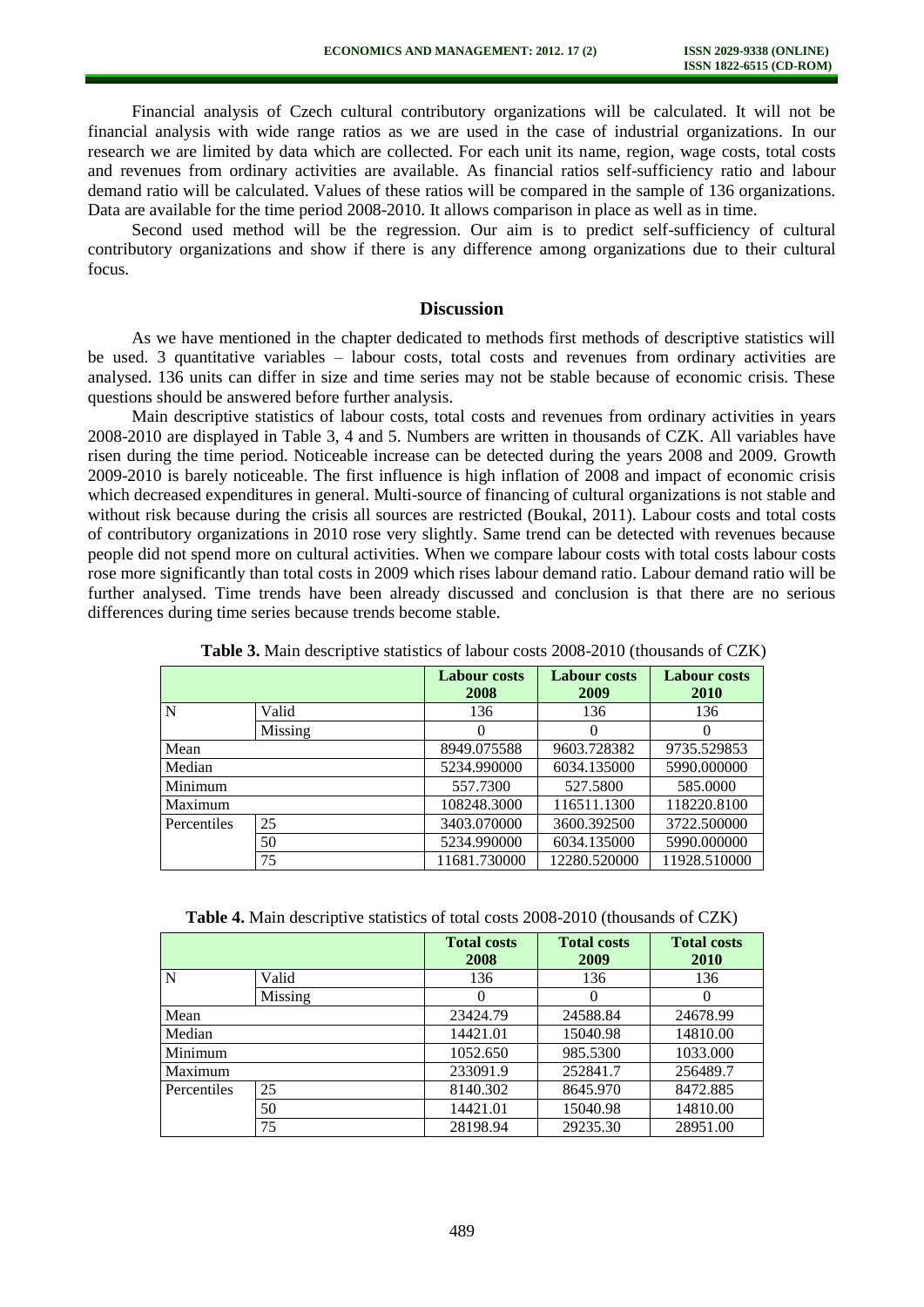|             |         | <b>Revenues 2008</b> | <b>Revenues 2009</b> | <b>Revenues 2010</b> |
|-------------|---------|----------------------|----------------------|----------------------|
| N           | Valid   | 136                  | 136                  | 136                  |
|             | Missing |                      |                      |                      |
| Mean        |         | 3893.275             | 4171.480             | 4206.938             |
| Median      |         | 1140.440             | 1082.935             | 1108.500             |
| Minimum     |         | 77.1100              | 30.2300              | 0.0000               |
| Maximum     |         | 67540.87             | 81652.39             | 86165.39             |
| Percentiles | 25      | 387.5525             | 380.7400             | 326.2500             |
|             | 50      | 1140.440             | 1082.935             | 1108.500             |
|             | 75      | 2481.662             | 2795.725             | 3078.500             |

**Table 5.** Main descriptive statistics of revenues from ordinary activities (thousands of CZK)

Second problem which should be answered is size of organizations. All 3 variables shown in tables above support idea, that most of organization are of the small size. If we take into account the variable revenues 75% of organizations have revenues lower than 3 078 500 CZK, 50% even lower than 1 108 500 CZK in 2010. The largest organization has revenues 86 165 390 CZK same year. With variables labour costs and total costs we would come to same conclusions.

According to size the organizations are comparable, most of them are small and only several are big, middle sized organizations are completely missing. Difficulty with absolute values we can solve with the use of relative variables – ratios. Ratios also solve the problem of dependency. If we aggregate all cultural organizations together (Table 3-5) we are not able to take decision about dependencies. Organization with low labour costs can have high total costs and it is possible that organizations with low costs have high revenues. Ratios self sufficiency and labour demand should solve these difficulties; ratios are defined as it is described further.

Labour demand ratio is calculated as labour costs divided by total costs. This ratio shows us the importance of labour costs on costs structure. According Frey and Meier (2003) labour costs should be important part of total costs. Self sufficiency ratio is calculated as revenues from ordinary activities divided by total costs. This type of ratio would be a non-sense for profitable organizations. For profitable organizations we would count profit margin, return on costs or assets etc. We are not able to count classical profitability ratios for contributory organizations because these organizations do not make a profit. Their costs exceed their revenues and the difference is covered by public subsidies. Proportion of self sufficiency is important for this type of organizations.

Development of labour demand ratio is shown in Figure 1. Cost structure has not changed in the time period 2008-2010. Wages and salaries are important cost item for cultural contributory organizations. Proportion of labour costs for most organizations is in the range of 30% to 50%.



**Figure 1.** Labour demand ratio 2008-2010

Self sufficiency ratio confirms that cultural contributory organizations are not able to fulfil their mission without public support and financial sources. Most organizations are able to cover less than 10% of their costs with usage of revenues from primary activities. Median has been steadily during time period 2008-2010 around 6.7%. Figure 2 shows these results in graphic way.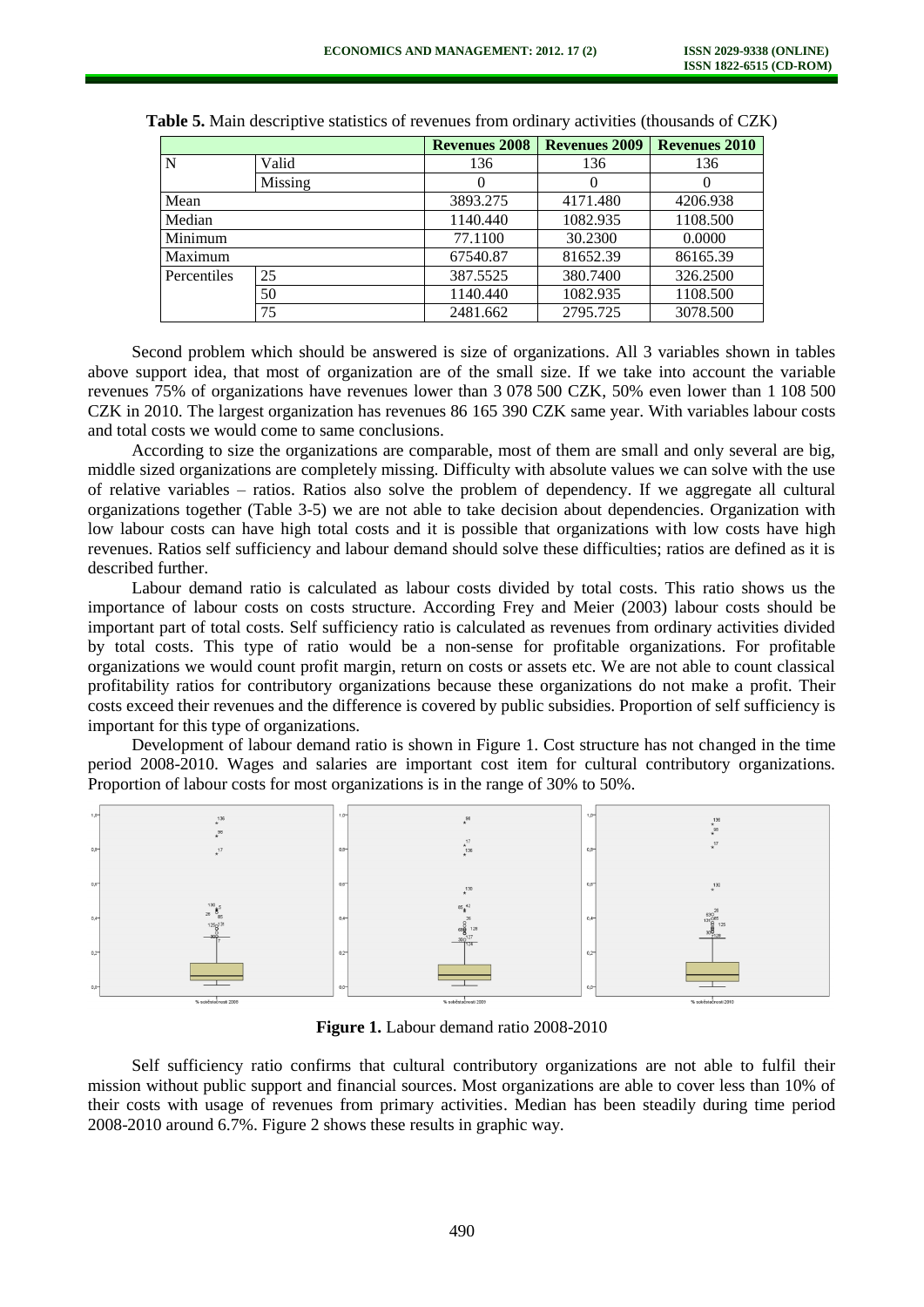

**Figure 2.** Self sufficiency ratio 2008-2010

Last step of our analysis is a regression model. We would like to prove if any model is able to predict future self sufficiency. Figures and tables above show stable trends of the sector of cultural contributory organizations. Due to the stability of the sector it should be possible to construct a model. Self sufficiency ratio 2010 (% soběstačnosti 2010) is taken as a dependent variable. Self sufficiency ratio 2009 (% soběstačnosti 2009) is an independent variable because of time stability. From wide range of functions as Figure 3 displays the linear curve is the best and the most simple.



**Figure 3.** Regression curves

Coefficients of a linear model are included in Table 6. R Square of this model is 0.889 which means that 88.9% of data variability is explained by chosen curve. If we add other independent variables which are available we are not able to improve explaining data variability significantly. We come to conclusion that self sufficiently is stable in time and there are not any differences depending on cultural focus of an organization.

| <b>Model</b>          | <b>Unstandardized Coefficients</b> |                   | <b>Standardized Coefficients</b> |        |      |
|-----------------------|------------------------------------|-------------------|----------------------------------|--------|------|
|                       |                                    | <b>Std. Error</b> | Beta                             | m      | 512. |
| Constant              | 005                                | .006              |                                  | 905    | .367 |
| Self sufficiency 2009 | 973                                | .030              | .943                             | 32.815 | .000 |

**Table 6.** Characteristics of a linear model

We come to conclusion that self sufficiency ratio is stable in time and there are not any differences depending on cultural focus of an organization. If we omit self sufficiency ratio 2009 as an independent variable we can use as independent variables labour demand ratio 2010 and variable kind of organization (museum, gallery, theatre, library, observatory and others – used as binary variables). It is a multiple